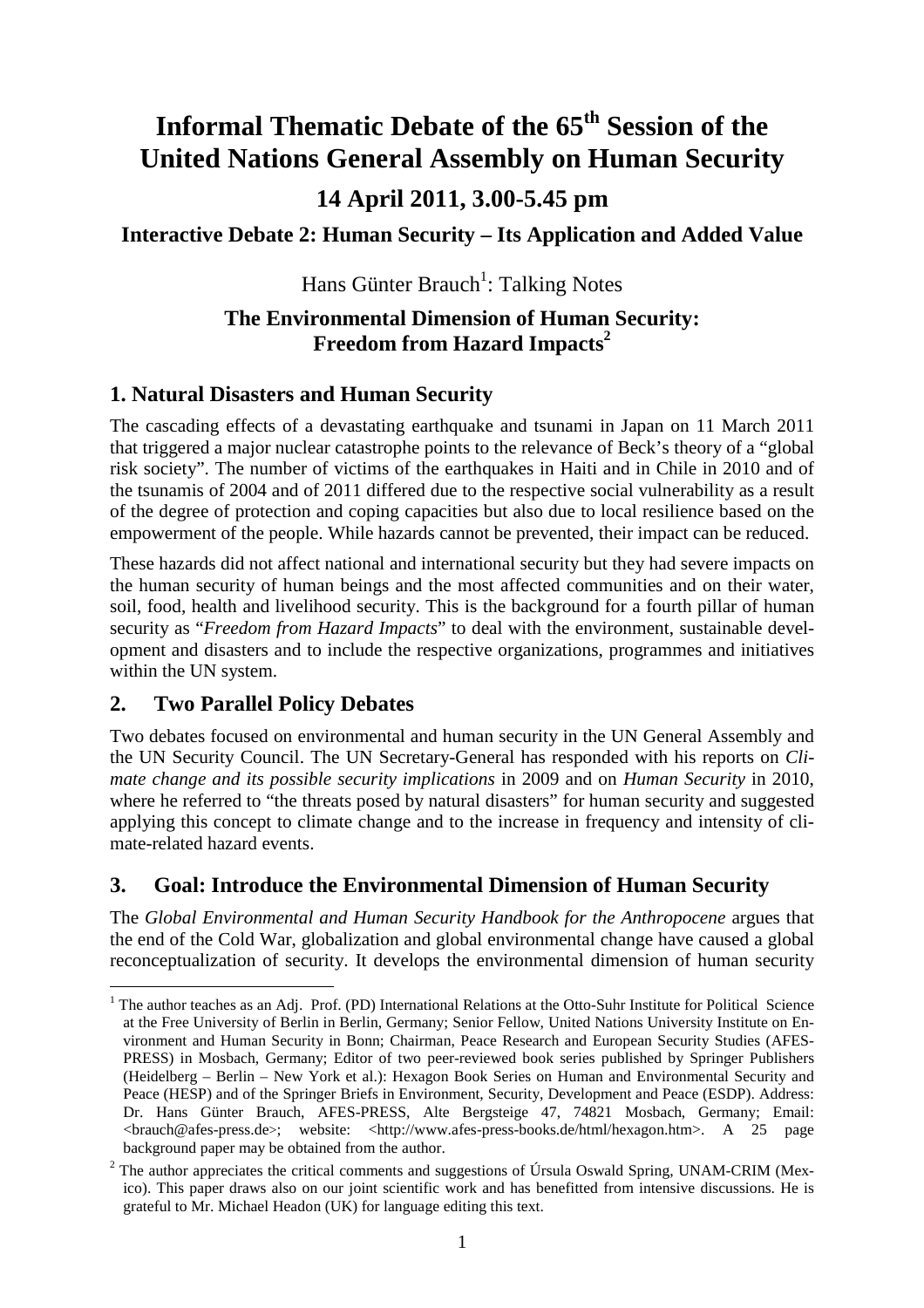and reviews the human, environmental, water, food, health, livelihood and gender security debates. It refers to the new human and environmental security challenges we face and reviews *coping* efforts with *Global Environmental Change, Disasters and Security*.

# **4. Fourth Human Security Pillar: Freedom from Hazard Impacts**

In 2005, the United Nations University Institute on Environment and Human Security (UNU-EHS) suggested "Freedom from Hazard Impact" focusing on "reducing vulnerability of societies confronted with natural and human-induced hazards". Human security addresses threats that endanger the lives and livelihoods of individuals and communities. Its mission is "to improve the knowledge base for the assessment of vulnerability and coping capacity of societies facing natural and human-induced hazards".

"Freedom from Hazard Impacts" calls for reducing the environmental and social vulnerability and enhancing the coping capabilities of societies confronted with environmental, geophysical and climate-related hazards. ''Freedom from hazard impact'' implies that people can mobilize their resources to address sustainable development goals. Human security as freedom from hazard impact is achieved when people who are vulnerable to environmental hazards and disasters that are often intensified by poverty, food insecurity, improper housing in flood-prone and coastal areas are better warned of impending hazards, and are *protected* against them and *empowered* to prepare themselves for them.

# **5. Human Security Network, Friends of Human Security and UNGA Debate on Human Security on 22 May 2008**

The *Human Security Network* endorsed this goal. The *Friends of Human Security* have discussed climate change and disasters since April 2007. In the UN General Assembly meeting on human security in May 2008, many countries listed environmental degradation, climate change, natural disasters and forced migration as major threats to human security.

The Secretary-General in his report of 2010 applied the human security concept to "Climate change and the increase in the frequency and intensity of climate-related hazard events", where "vulnerable groups are particularly at risk," from the "the immediate impacts of climate-related disasters" and "displacement and migration". He also noted agreement:

on the need to place climate change in the broader context of sustainable development and poverty eradication …[by] mainstreaming disaster reduction and risk management into national development plans, promoting community-based adaptation and mitigation plans, and accelerating the transfer and deployment of information, knowledge and technologies, … to … countries most vulnerable to climate change.

He stressed the need for "a better understanding of the interlinkages between climate change and other dimensions of human security" that could "help assess the causes and identify the actions needed to manage the combined risks of climate-related insecurities", in fragile spots where "the international community is required to assist countries in reducing the social stresses that emerge when State institutions are overstretched and the delivery of basic services is inadequate".

#### **6. Threats to the Environmental Dimension of Human Security**

Since 2007 climate change has been an agenda item of the human security debate at the UN. "Freedom from Hazard Impacts" may now be added as a fourth pillar. Putting the environment and natural hazards on the human security agenda means addressing its impacts on water, soil, food, health and livelihood security.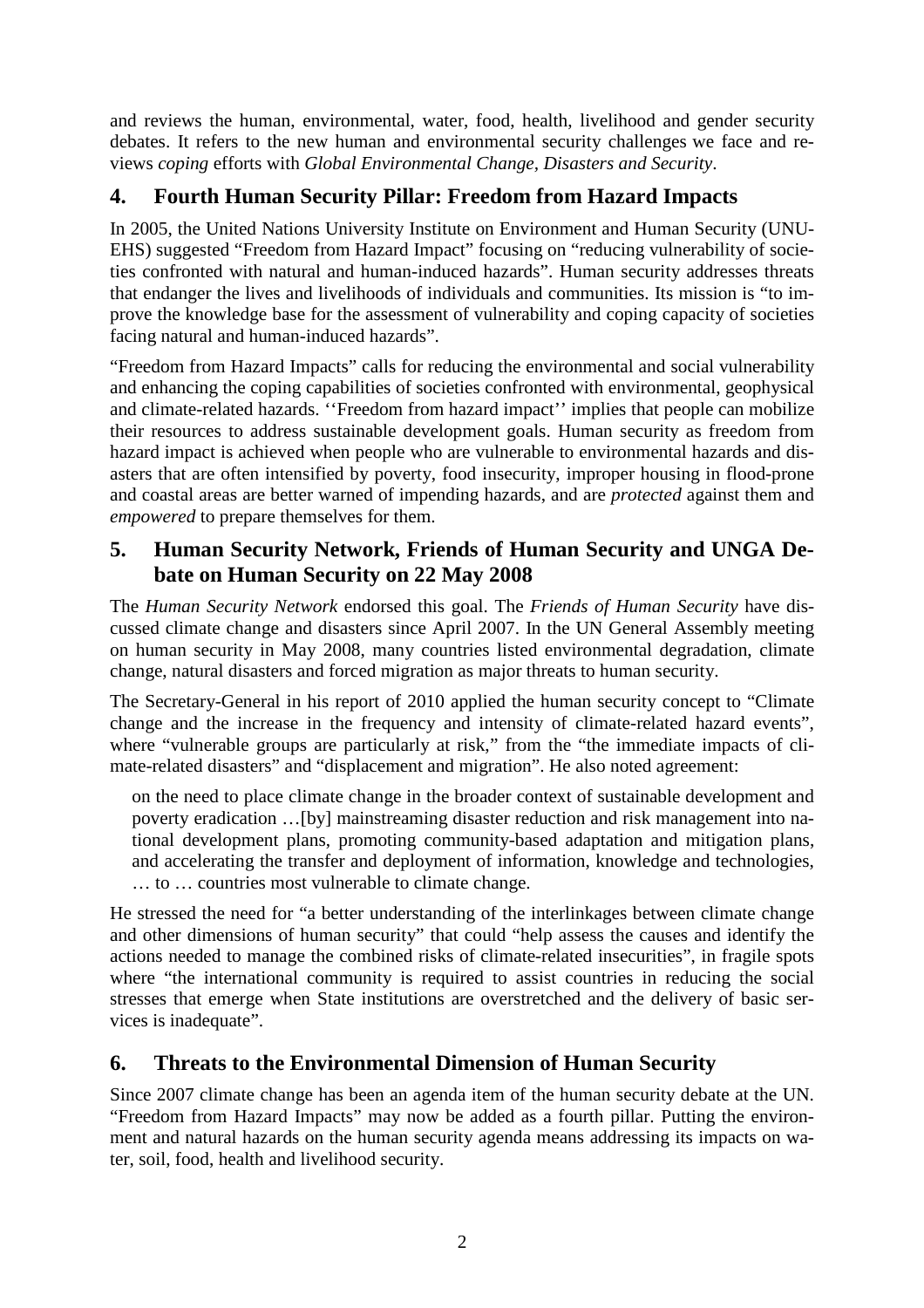Global environmental change as the outcome of the interaction between the earth and human systems and of direct human interference with nature has become a scientific, political and security issue since the 1970s. Since 2004, climate change has become a security concern. While the international security debates have addressed it as a 'threat multiplier', the national security debate has addressed threats for a nation and how to respond.

A human security perspective on climate change puts human beings, communities and humankind in the centre, addresses how *physical* and *societal* impacts of climate change pose HS dangers, and how human beings, states and the international community can cope to avoid major human catastrophes.

As 'we' are the threat (through our energy consumption), it is 'we' who have to change our consumption and must adapt governance structures to reduce global greenhouse gas emissions by 50% between 1990 and 2050. This implies a shift from *business-as-usual* strategies towards an alternative sustainability paradigm.

A *policy-focused human security approach* to climate change prioritizes the climate-induced security threats humankind will *face* during the 21<sup>st</sup> century. Its task is to develop policies for coping better with the human security impacts of climate change by measures of mitigation, adaptation and resilience-building to *protect* and to *empower* the affected people. This requires local survival strategies and global strategies for a decarbonization of the world economy.

In a human security approach non-military means prevail. The development of new scientific knowledge, its technological application and its effective political implementation matters. Such an *approach* allows policymakers and scientists to develop coping strategies. Its task is to allocate the resources needed for these policy measures in order to achieve the goals in a proactive manner. This a fundamental shift from short-termism to a legally binding post-Kyoto regime in order to promote sustainable development and resilience in the poorest countries most affected by climate change, and to recover environmental services for adaptation and mitigation globally.

#### **7. Societal Impacts of Global Environmental Change for Human Security and its Sectoral Components**

From a human security perspective climate change directly impacts on water, soil, food, health and livelihood security. It affects water quantity and quality, posing a direct challenge to human health. Water is also crucial for soil and food security. The policy agenda has evolved from poverty alleviation, diverse development paradigms, and sustainability to financial, physical, human, societal, political and cultural capitals and to sectoral security issues that affect human security.

- 1. *Water security* suggests "that every person has access to enough safe water at an affordable cost to lead a healthy and productive life and that the vulnerable are protected from the risks of water-related hazards."
- 2. "Soil security is achieved when efforts succeed to conserve soil fertility, contain land degradation and combat desertification and when the consequences of drought are reduced by improving livelihood and human wellbeing of the people."
- 3. *Food security* is achieved "when all people, at all times, have physical, social and economic access to sufficient, safe and nutritious food which meets their dietary needs and food preferences for an active and healthy life".
- 4. While the WHO uses a state-centred understanding of health security related to epidemics, bioterrorism and prevention, a human security approach focuses on the interrelationship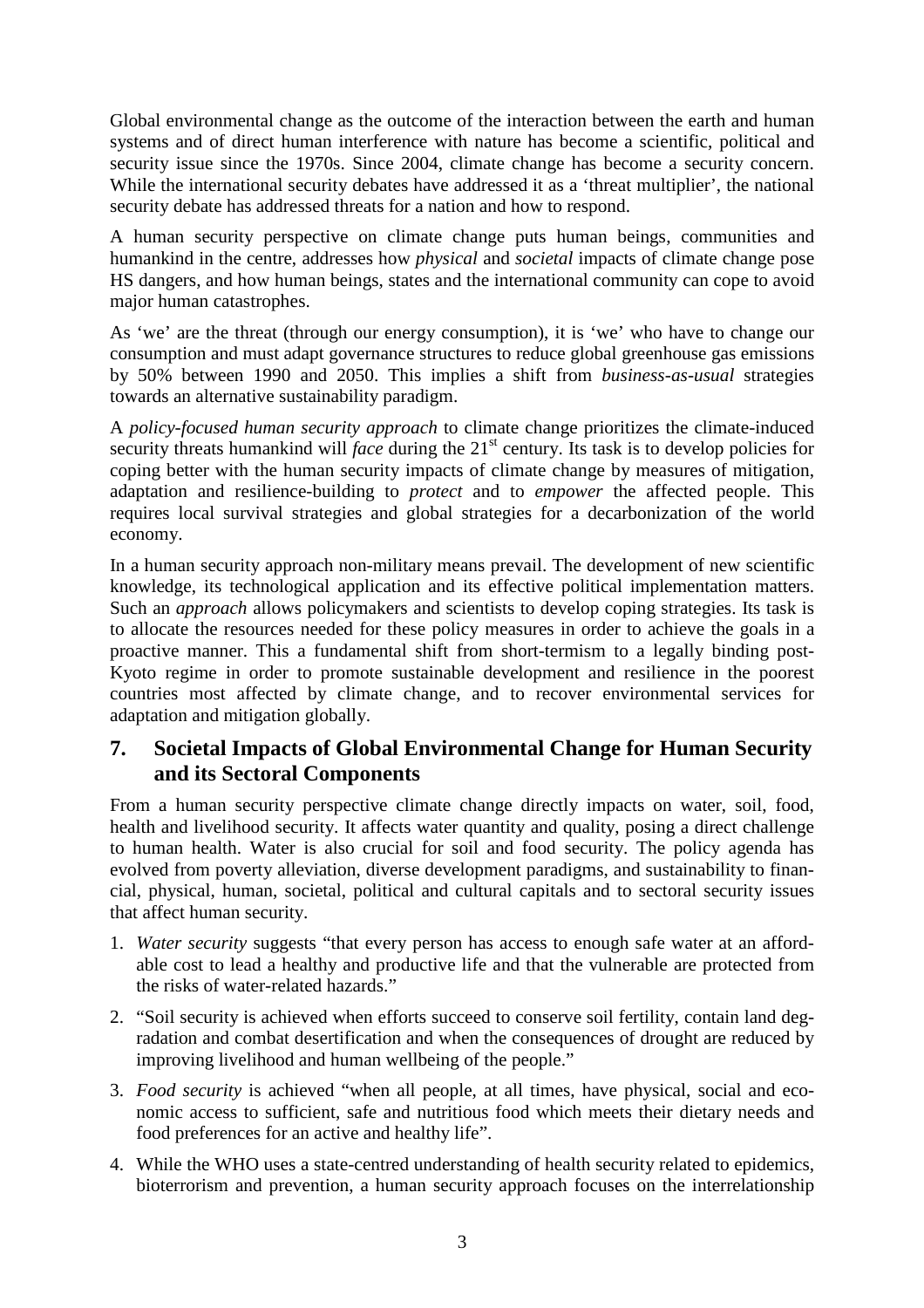between human health and environmental services as important health providers, and expresses the crucial relationship between water, food and health security.

5. Livelihood security treats the poor and vulnerable as active participants with a policy agenda focusing on development and structural inequity. Livelihood security is closely related to water, food and health security, where highly vulnerable groups are exposed to human insecurity due to external and internal pressures and the existing entitlement base in land rights and access to productive tools, inheritance, etc.

Climate change will exacerbate these sectoral security problems if the communities and social groups fail to create mitigation and adaptation strategies with resilience-building through preventive learning and decisions.

# **8. Human Security Perspectives on Water and Soil Security**

For many developing countries water insecurity is a severe threat for human security as a result of rapidly growing demand and climate change impacts. Soil erosion, degradation and desertification have become severe challenges for human survival and are push factors for internal displacements and human migration. "Virtual water" as food trade can relieve conflicts over scarce water if the population can afford these imports.

In the  $21<sup>st</sup>$  century, land degradation and desertification as well as famine and migration have been perceived as human security threats by the *Commission on Human Security*. Drought and famine are challenges to food security and to health security. Desertification is also a critical environmental and human security challenge.

# **9. Human Security Responses to Security Dangers Posed by Global Environmental Change Impacts**

What policy responses are needed to achieve human security as "Freedom from Hazard Impact"? "Dangerous climate change" may become a human and international security threat if the stabilization of the increase of global average temperature of 2°C fails. If the linear effects of climate change should cross a threshold and trigger "tipping points in the climate system", such as the melting of the glaciers in the Andes and in the Himalayas, its geopolitical impacts may be far more extreme than the effects of 11 March 2011. The industrialized countries are not immune to the consequences of climate-related hazards.

# **10. Strategies for Coping with Environmental Threats to Human Security**

The catastrophe of 11 March 2011 stresses the need to develop the *Hyogo Framework for Action 2005-2015* further to cope with complex emergencies and the cascading effects of complex hazards in order to protect the people.

"Freedom from Hazard Impacts" addresses the consequences for human security but also for water, soil, food, health and livelihood security. From a policy perspective a holistic coping strategy requires better horizontal coordination of strategies, policies and measures of ministries and international organizations. The best human security strategy for achieving "Freedom from Hazard Impact" is to reduce global GHG by 50% globally by 2050. But in Copenhagen and Cancun a lack of political will to implement this goal prevailed.

Even if this goal should be achieved the extreme weather events will further increase and may lead to cascading effects triggered by climate change and its physical and societal impacts. "Freedom from Hazard Impact" requires a proactive environmental strategy for implementing the three Rio Conventions.

The Secretary-General proposed in his report on "Climate change and its possible security implications"